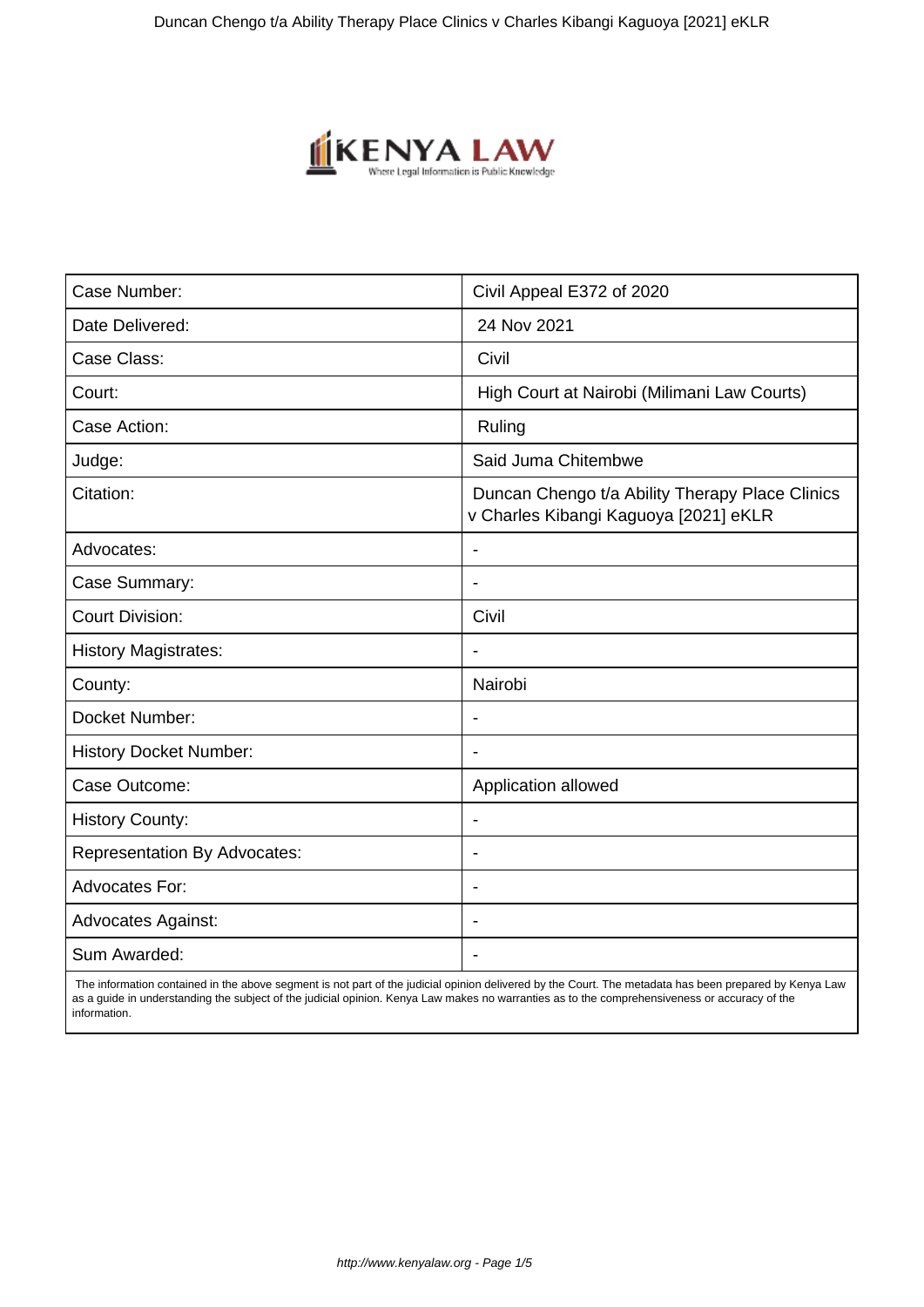# **REPUBLIC OF KENYA**

## **IN THE HIGH COURT OF KENYA**

## **AT NAIROBI**

#### **CIVIL APPEAL NO.E372 OF 2020**

#### **DUNCAN CHENGO alias DR. DUNCAN CHENGO alias**

# **DUNCAN MWANIE KYENGO t/a THE ABILITY THERAPY PLACE CLINICS.......APPELLANT**

## **VERSUS**

**CHARLES KIBANGI KAGUOYA............................................................................................................................RESPONDENT**

## **RULING**

The application dated  $8<sup>th</sup>$  January, 2021 seeks the following orders:-

# **1. The time to file the appellant's Memorandum of Appeal be extended to 18th December, 2020 and the Memorandum of Appeal dated 16th December, 2020 and filed on 18th December, 2020 be deemed to be properly on record.**

#### **2. The cost of this application be provided for.**

The affidavit of Duncan Chengo of even date supports the application. The respondent filed a replying affidavit sworn on 10<sup>th</sup> June. 2021. The application was determined by way of written submissions.

Counsel for the applicant submitted that the application seeks to enlarge time for the filing of the Memorandum of Appeal. The trial court had scheduled to deliver its ruling on 9<sup>th</sup> April, 2020. Due to Covid-19 pandemic, the courts operations were affected and no notice was issued on the next date for the delivery of the ruling. The applicant came to know about the ruling on 27<sup>th</sup> November, 2020 when police officers in the company of other people went to his place with the intention of enforcing the ruling. Counsel for the applicant managed to get a copy of the ruling on  $14^{\text{th}}$  December, 2020 and filed the Memorandum of Appeal on  $18^{\text{th}}$  December,  $2020$ . Counsel later realized that the ruling had been delivered on  $29<sup>th</sup>$  May,  $2020$ .

It was further submitted that counsel for the respondent wrote a letter dated  $17<sup>th</sup>$  June 2020 requesting the court to issue a decree but the said letter was not copied to the applicant's advocates. Counsel referred to the case of **MASINDE MULIRO UNIVERSITY OF SCIENCE AND TECHNOLOGY –V- ALFATECH CONTRACTORS LIMITED; KENYA COMMERCIAL BANK & ANOTHER (GARNISHEE) (2021) eKLR** where the court held:-

**"On the process of the extraction of the decree, and the subsequent application for execution, Order 21 Rule 8 of the Civil Procedure Rules is relevant. Rule 8 is about preparation of decrees and orders. For ease of reference, let me reproduce the relevant parts of it, which say…… My understanding of the provisions that I have cited above, is that the draft decree may be generated by either party. The provisions do not make it mandatory for the draft to come from the parties. A decree is an instrument that issues from the court, duly executed by the registrar and bearing the seal of the court. It is, therefore, a court instrument, issued at the instance of the court, as a purport of the outcome of court proceedings as set out in the judgment of the court. In an ideal situation, the decree should be generated by the court, but Rule 8 gives the parties an opportunity to initiate the process. Where they choose to initiate it, it becomes mandatory that the draft be placed before the other party for approval.**

Counsel for the applicant further argued that had the letter from the respondent's counsel been copied to them, they would have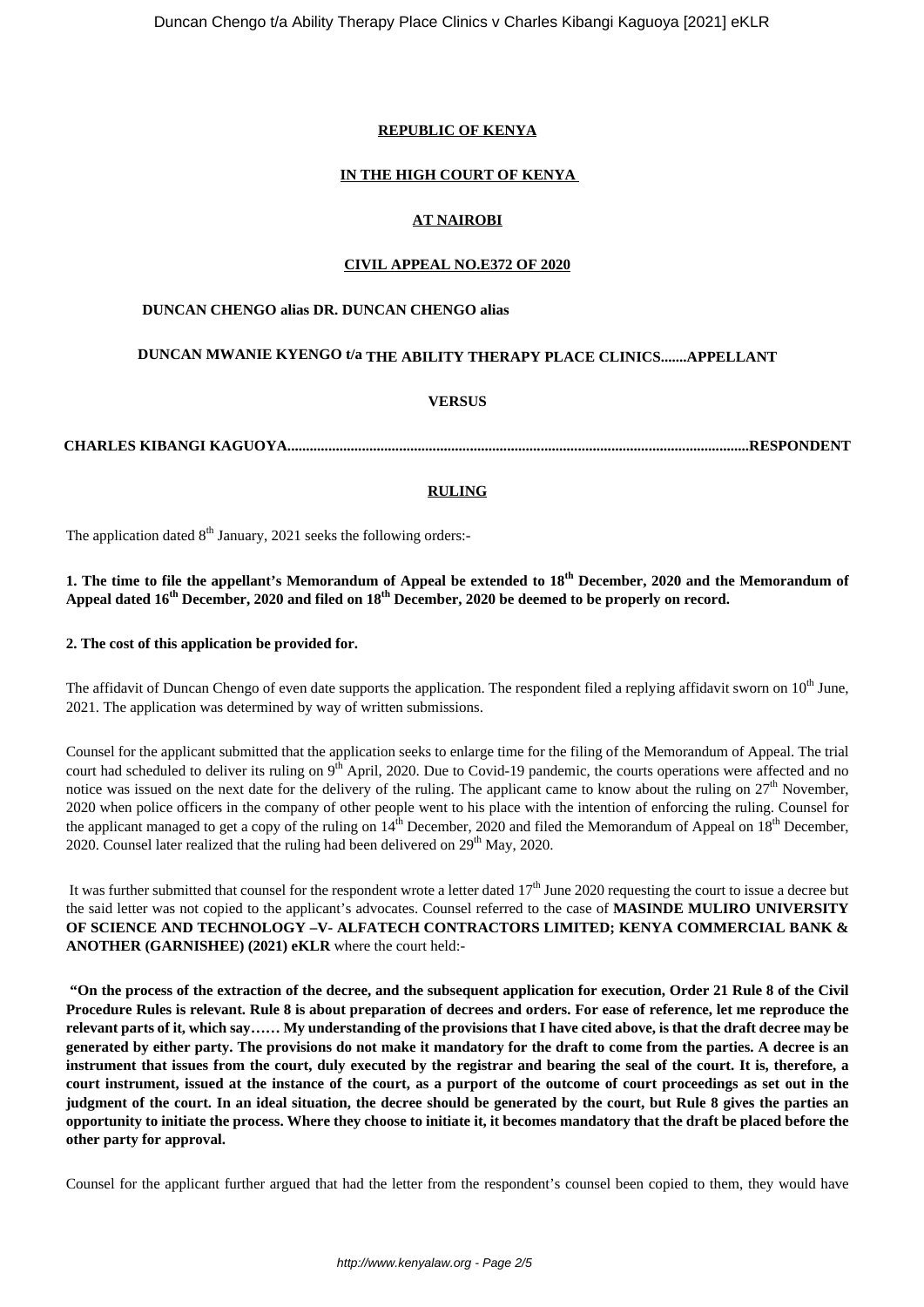become aware of the ruling and would have taken action. No e-mail was received from the court notifying them about the delivery of the ruling. Counsel relies on the case of **TRAPEZE ASSOCIATES LIMITED –V- LUKAS ODHIAMBO ODODO & 3 OTHERS (2021) eKLR** where it was held:-

**"The first issue to determine is whether the application has been filed within a reasonable time. The applicant has given several reasons why it was unable to access the ruling of the trial court. To the applicant the trial court was to blame as it did not email the same to the email it had provided. In the absence of any evidence of email, the court is inclined to believe the applicant. It is true that they had provided their email addresses and if for any reason they did not then it should be accorded a benefit of doubt. This position is buttressed by the fact that the application was made within a reasonable time in the circumstances which was about three weeks after the ruling was delivered. The court also takes judicial notice of the fact that most of our courts scaled down operations because of the Covid 19 pandemic."**

Counsel for the applicant also referred to the case of **EQUITY BANK LIMITED –V- RICHARD KEROCHI AYIERA (2020) eKLR** where the court held:**-**

*"It is now well settled that the decision whether or not to extend the time for appealing is essentially discretionary. It is also well settled that in general the matters which this Court takes into account in deciding whether to grant an extension of time are first the length of the delay secondly, the reason for the delay, thirdly (possibly) the chances of the appeal succeeding if the application is granted and fourthly, the degree of prejudice to the respondent if the application is granted.*

**On the reasons behind the delay, I considered the material availed to show that the impugned judgment was originally listed for delivery on 16th March, 2020 and yet it was delivered one (1) month later, and the explanation by the applicant that no judgment notice was served upon its advocate. I also considered the averment by the respondent that his advocate had served upon the applicant's advocate a copy of the judgment soon thereafter and I looked at a copy of the correspondence dated 28th April, 2020 to that effect; however, I note that the said correspondence does not bear any indication that service was effected upon the applicant's advocate. In the premises and upon further considering the prevailing circumstances resulting from the Covid-19 pandemic, I find the explanation of the applicant to be reasonable."**

According to the applicant, the application was filed without unreasonable delay. The applicant became aware of the ruling on  $27<sup>th</sup>$ November, 2020, obtained a copy thereof on 4<sup>th</sup> December, 2020 and filed the Memorandum of Appeal on 18<sup>th</sup> December 2020. It is further argued that no prejudice will be suffered by the respondent as the appellant settled the decretal sum so as to avoid further execution. The appeal is not frivolous and the applicant is eager to pursue it. Counsel also cited the case of **EDWARD KAMAU & ANOTHER –V- HANNAH MUKUI GICHUKI & ANOTHER (2015) eKLR** where Aburili J. held:-

**"The right of appeal, it has been held time and again, is a Constitutional right which is the cornerstone of the rule of law. To deny a party that right, would in essence be denying them access to justice which is guaranteed under Article 48 of the Constitution and also a denial of a right to a fair hearing guaranteed under Article 50 (1) of the Constitution which latter right cannot be limited under Article 25 of the said Constitution. In my view, it has not been shown that the intended appeal is frivolous or a sham and therefore it is only fair and just that the applicants be accorded an opportunity to ventilate their grievances where they are aggrieved by a decision of the lower court, to challenge it before a superior court. By so doing, in my view, this court will be exercising its discretion judiciously to ensure that the applicants are not driven from the judgment seat even if there was some indolence leading to delay**

The application is vehemently opposed. It is submitted that the applicant duly participated in the proceedings relating to a notice of motion date  $18<sup>th</sup>$  November, 2019 before the trial court. Ruling was delivered on  $29<sup>th</sup>$  may, 2020 and the applicant's defence was struck out. The applicant proceeded to settle the entire decretal sum in Milimani MCCC No. 1965 of 2019 while the current application was pending. The settlement was unconditional. It is therefore argued that the intended appeal lacks merit, is a mere academic exercise and an abuse of the court process. The applicant admitted his indebtedness. The decretal sum was not paid into a joint account of both advocates. It is contended that the money was paid to the applicant for the respondent's child therapy. The applicant admitted that he owed the amount and the issue of the effectiveness of the therapy was not raised before the trial court and is being raised for the first time. Counsel relies on the case of **PERFECT SCAN LIMITED –V- HARRISON KAHINDI SAID (2021) eKLR** where the court held:-

**"In any event, this court would be placed in an awkward situation were it to uphold the argument of the appellant where it**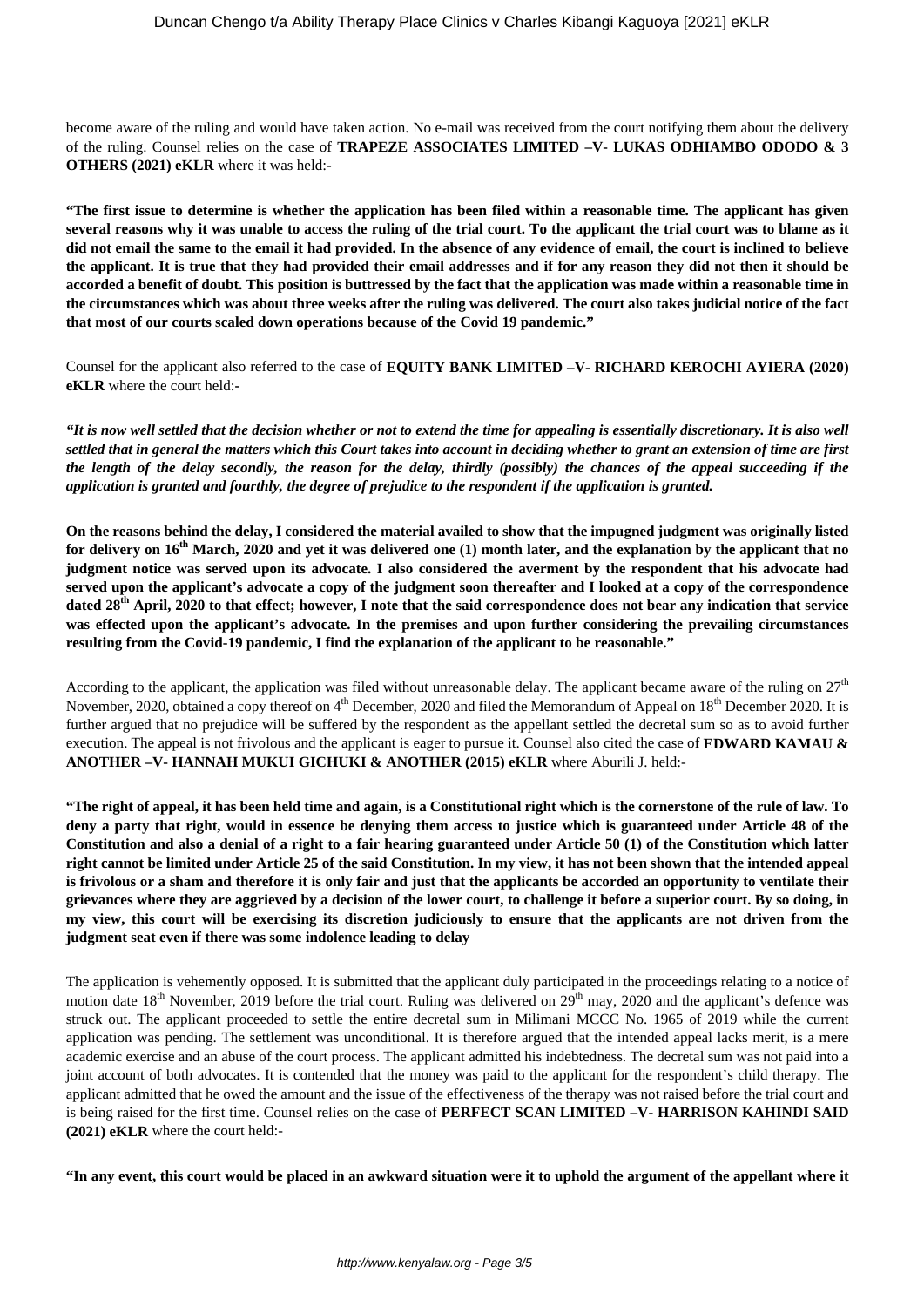**is been called upon to decide on an issue which is raised for the first time on appeal. If this Court were to make a determination on the issue of jurisdiction on this appeal as urged by the appellant, this court would not be sitting on an appeal but be acting as a court of the first instance. This is because the issue of jurisdiction was not raised before the trial resident magistrate's court. I say no more on that score. I will disallow the grounds of appeal on jurisdiction**."

According to counsel for the respondent, if indeed the applicant wanted to avoid execution, he could have deposited the decretal sum in an interest earning joint account instead of fully settling the debt unconditionally. The applicant was well aware of the ruling date since the same was given in the presence of his advocates.

The application is seeking extension of time to file a memorandum of appeal. The applicant is expected to explain the cause of the delay in filing the appeal. The explanation given is that after hearing the parties, the trial court scheduled its ruling for the  $19<sup>th</sup>$  of April, 2020. No ruling was delivered on that date due to the Covid-19 pandemic. The applicant came to know that his defence was struck out and judgment entered when auctioneers went to his business premises on  $27<sup>th</sup>$  November, 2020.

In the case of **KIRAGU –V- KIRAGU (1990) KLR 323** the Court of Appeal held:-

**"An application for an extension of time for lodging an appeal may be made even after the prescribed time has expired. However, failure by an applicant to explain away the delay in prosecuting his appeal may lead to the extension being refused."**

In the case of **GITHIAKA –V-NDUIGI (2004) 2KLR, 67** the Court of Appeal held:-

**"In the exercise of its discretion, the Court's primary concern should be to do justice to the parties. The Court should, among other things consider:-**

- **the length of the delay in lodging the notice and record of appeal;**

- **where applicable, the delay in lodging the application for extension of time, as well as the explanation thereof;**

- **whether or not the intended appeal is arguable;**
- **The prejudice to the respondent if the application is granted;**
- **the public importance, if any, of the matter, and**

#### - **generally the requirements of the interest of justice in the case"**

The respondent contend that the appeal is an academic exercise since the entire decretal sum was fully paid unconditionally. On his part, the applicant contend that he paid the decretal sum to avoid further execution. None of the parties annexed the ruling of the trial court so as to enable this court consider whether the applicant's defence raised triable issues. In my view the payment of a decretal sum by a judgment debtor does not erode that litigant's constitutional right to pursue an appeal. Indeed such payment cements his position in that the need for orders staying execution would be dispensed with. The court should not be made to ponder as to what would happen should the appeal succeed and the respondent is not in a position to refund the decretal sum. The respondent was happy to execute and subsequently received the decretal sum while knowing that the applicant was pursuing an appeal. The issues to be determined in the appeal have nothing to do with the respondent's ability or inability to refund the decretal sum. That in itself cannot be a good reason to stop the applicant from pursuing the appeal. The respondent is in a better position in that should the appeal fail, there would be no need to execute as the entire decretal sum has already been paid. Should the appeal succeed, the respondent would refund what he has received from the applicant.

I do find that the explanation given by the applicant for the delay in filing the appeal is reasonable. There is no evidence that the applicant was aware as to when the ruling would have been delivered. Counsel for the respondent secretly obtained a decree without notifying the applicant's counsel. Order 21 Rule 8 of the Civil Procedure Code states:-